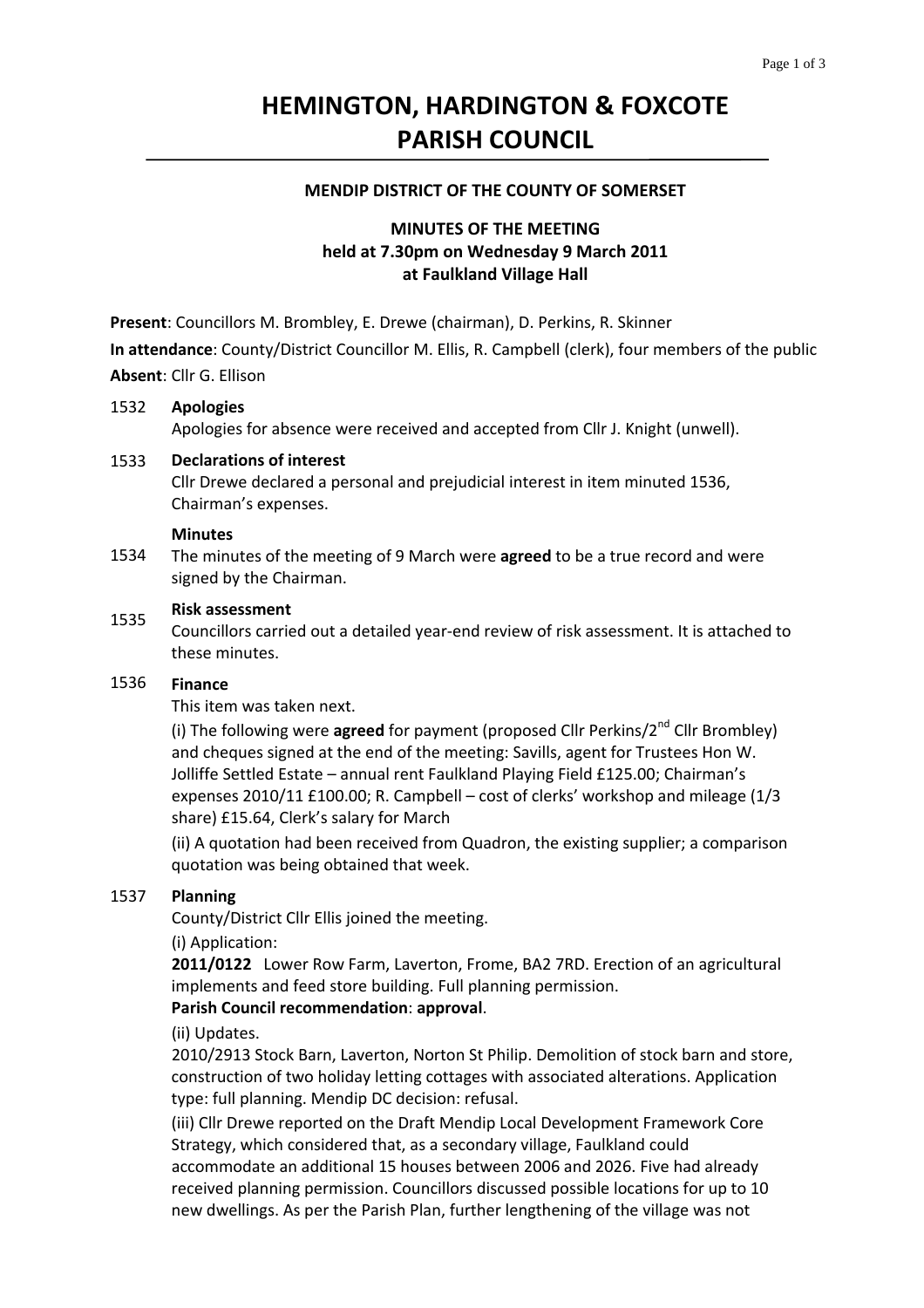favoured. Redundant buildings should be re‐used.

Cllr Drewe invited comments from the public. One villager identified a possible site in the village centre, of which he was the owner.

Mendip DC to be advised that the parish council did not favour further development, but if it had to take place it preferred it to take place in the centre of Faulkland. There was a potential willing vendor of land.

### **County and District Councillor's report**

1538 This item was taken next.

> District Cllr Ellis said that Faulkland's secondary village status might be open to challenge by the parish council on the grounds of the distance from it of Hemington School.

County Council funding would be withdrawn from youth facilities at Coleford and the building taken over by a charity.

It was now hoped to keep Coleford recycling centre open two days a week, after the transitional year.

Users would be asked which day they would 'prefer' Frome library to be closed if opening had to be reduced to allow some smaller libraries, previously announced for closure, to remain open.

He asked for any reports of failure to collect refuse or recycling during the severe winter weather to be forwarded to him.

He would not be standing again as District Councillor and thanked Members for their support.

Cllr Brombley thanked Mr Ellis for his work and regular attendance and this was echoed by all councillors.

### 1539 **Repairs and Renewals**

Nothing to report.

### 1540 **Allotments**

Cllr Drewe reported on a meeting with Mr Ben Short of Savills. The land would be available after harvest 2011. The rental cost would be £150 per annum. The field would be fenced towards the bottom, allowing access for hedge trimming from the strip along the edge of Brown's Lane at the 90 degree bend. A three metre headland to allow trimming would be left on the three hedged sides. There would be a pedestrian gate at the top of Brown's Lane. Subject to tenant's permission and the provision of a gravelled surface by the parish council, parking for three allotment holders' cars would be allowed at the entrance to the field on the opposite side of Brown's Lane.

Councillors **agreed** that sheds should not be permitted. They discussed plot rents and numbers. A 15‐year lease with 10‐year break clause to be proposed to Savills. The cost of water supply and gravel for hard standing to be established. Savills to be asked to pay at least a half share of the fencing cost.

### 1541 **Highways**

Councillors noted the closure of the road from Green Street to Single Hill for three weeks from 14 March for drainage works.

A letter had been sent to the Assistant Area Highways Manger requesting a timetable for completion of various long‐outstanding highways matters.

#### 1542 **Playing Field**

Post hole boring for the safety surface edging was due to be done on 19 March. Cllr Brombley said the work was taking a very long time.